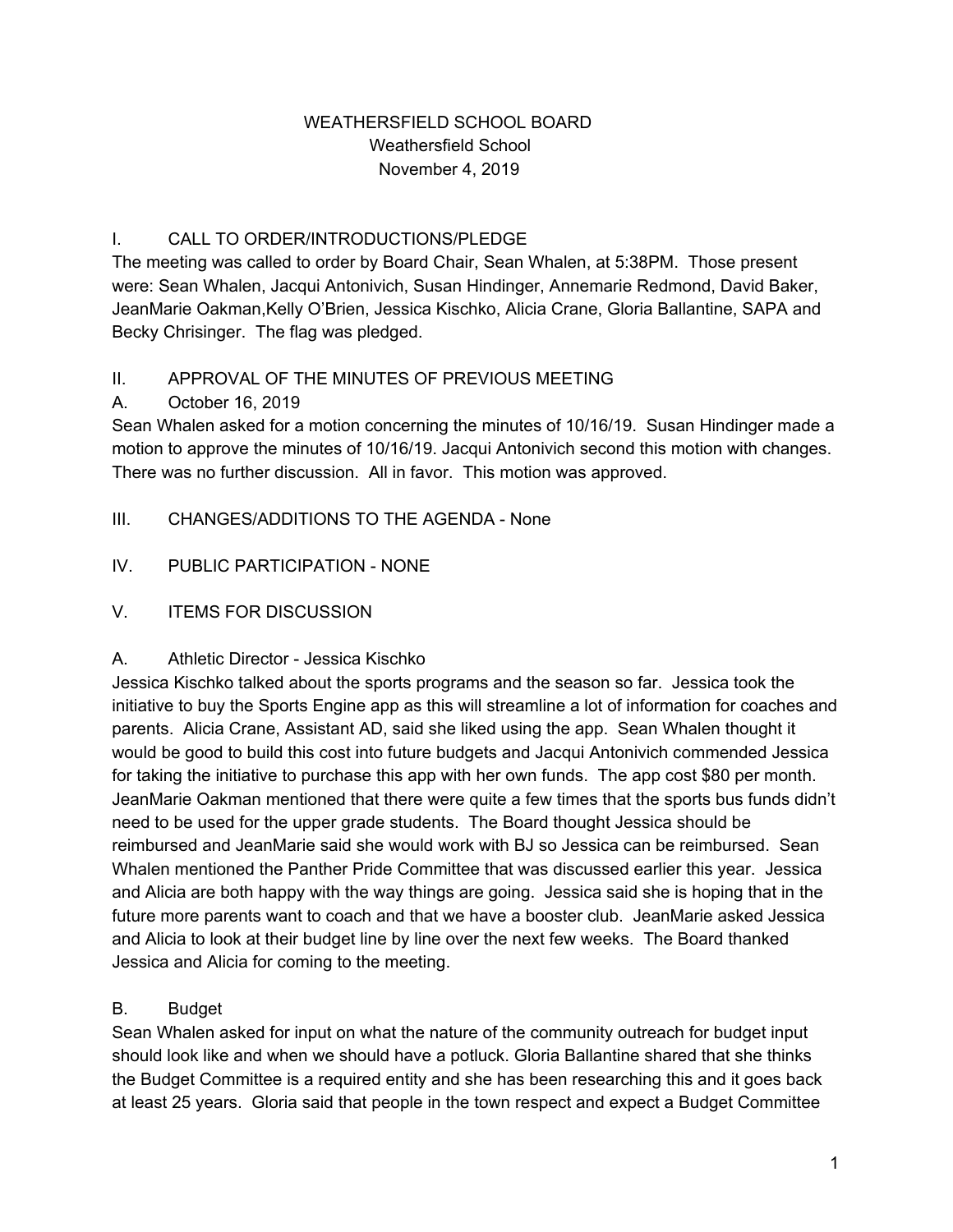and that if it is a requirement, the Board will need to vote to disband it. Sean Whalen asked Gloria to keep researching this topic. The timeline of the Budget was discussed as well as that certain costs wouldn't be known until 12/15/19. Karen Woolsey will come to the meeting on 12/02/19 to give input about the Special Education Budget. It was decided to have an initial Budget discussion on 12/02/19 and decide at that meeting when to have a potluck to try and interest more people in the budget process and to give input before the Town Meeting.

# C.

# 1. Portrait of a Graduate

The last meeting of this committee was discussed. The meeting in January may be at Weathersfield again. Hartland will host the fourth meeting. There is some concern about the process and that only high achieving female students are on the committee. JeanMarie Oakman is trying to recruit some male students to attend. Once again, the food prepared by Craig Locarno and his team was praised.

2. Wood Chips - Set aside for Budget and David Baker will talk to Jim Taft.

# 3. TIPS

JeanMarie Oakman reports that they were able to use carry forward funds to pay \$10,050 for TIPS. This will fund TIPS from 11/15/19 - 05/21/20 Monday - Thursday. Both PAWS and TIPS programs are open to all students and TIPS works with PAWS.

# D. Solar Contract

David Baker has received the contract. David will send it to our lawyer to review. This will be put on the next agenda for discussion. Gloria Ballantine wondered if the neighbors had to be notified like we did for the wood chip burner. Susan Hindinger explained that the panels aren't very high, so most likely this isn't necessary. Gloria was interested in more information about buying the panels after a period of time. Sean Whalen said we would have more information at the next meeting.

# E. Food Program

JeanMarie Oakman said the food program is going really well. JeanMarie said the next step would be to get Mount Ascutney to participate. Sean Whalen said we need to consider whether we want to share Craig Locarno with a third party.

# F. VTSA Results

JeanMarie went over these results and handed out a detailed handout with the information. Julian Villa mentioned that he spends a lot of time on health and preparing for the Vermont Science Fair as Julian is going to start mentoring Wendy Allen in teaching science. Wendy has also increased the amount of days she teaches science each week. Jacqui Antonich said this is awesome and thanked Julian and Wendy for working together.